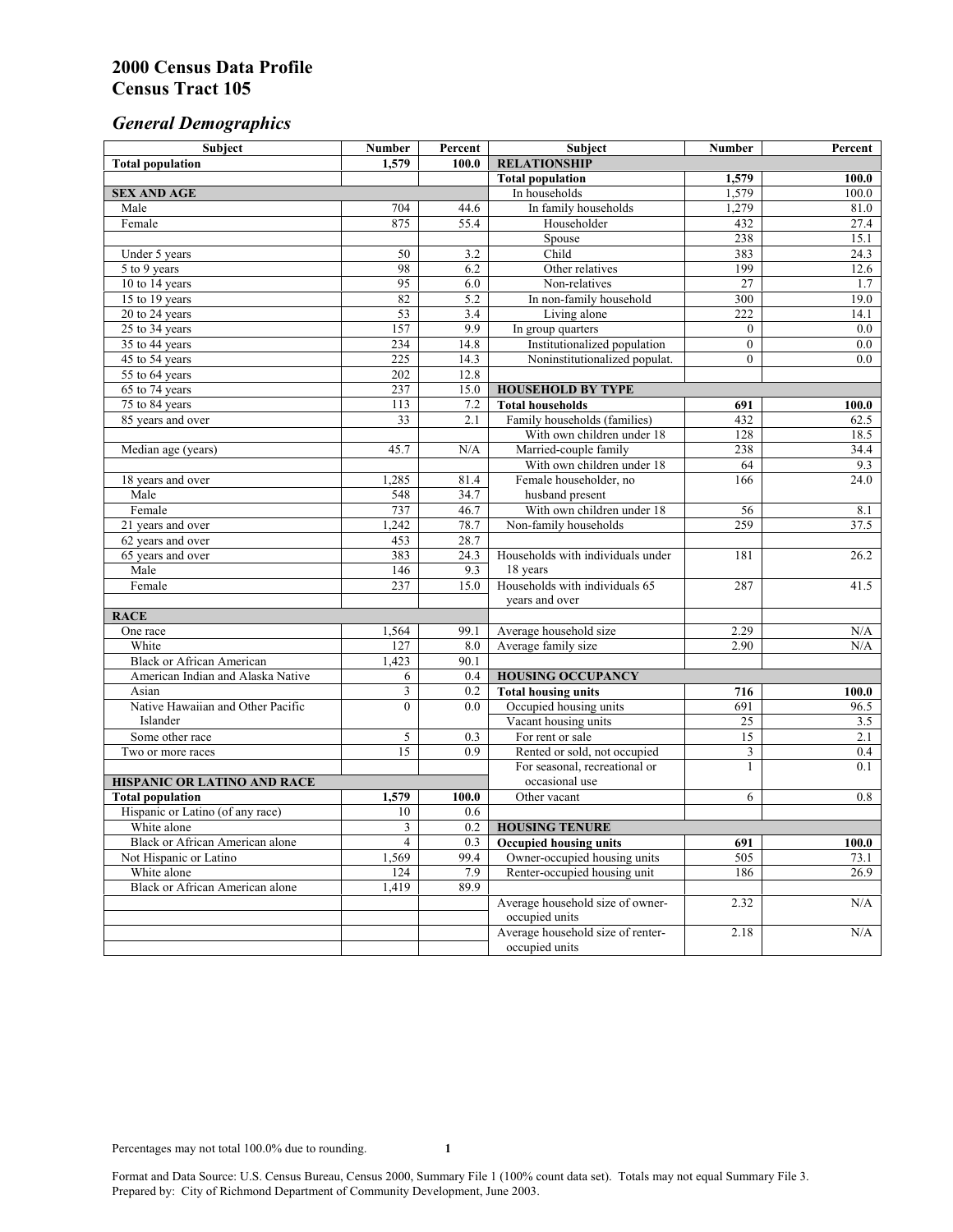## *Social Characteristics*

| <b>Subject</b>                              | <b>Number</b>                  | Percent  | <b>Subject</b>                         | <b>Number</b>  | Percent |
|---------------------------------------------|--------------------------------|----------|----------------------------------------|----------------|---------|
| <b>SCHOOL ENROLLMENT</b>                    | <b>RESIDENCE IN 1995</b>       |          |                                        |                |         |
| Population 3 years and over enrolled in     | 420                            | 100.0    | Population 5 years and over            | 1,614          | 100.0   |
| school                                      |                                |          | Same house in 1995                     | 1,186          | 73.5    |
| Nursery school, preschool                   | 18                             | 4.3      | Different house in the U.S. in         | 422            | 26.1    |
| Kindergarten                                | 31                             | 7.4      | 1995                                   |                |         |
| Elementary school (grades 1-8)              | 202                            | 48.1     | Same county                            | 276            | 17.1    |
| High school (grades 9-12)                   | 104                            | 24.8     | Different county                       | 146            | 9.0     |
| College or graduate school                  | 65                             | 15.5     | Same state                             | 54             | 3.3     |
|                                             |                                |          | Different state                        | 92             | 5.7     |
| EDUCATIONAL ATTAINMENT                      |                                |          | Elsewhere in 1995                      | 6              | 0.4     |
| Population 25 years and over                | 1,229                          | 100.0    |                                        |                |         |
| Less than 9 <sup>th</sup> grade             | 59                             | 4.8      | <b>NATIVITY AND PLACE OF BIRTH</b>     |                |         |
| $9th$ to $12th$ grade, no diploma           | 162                            | 13.2     | <b>Total population</b>                | 1,722          | 100.0   |
| High school graduate (includes equivalency) | 291                            | 23.7     | Native                                 | 1.710          | 99.3    |
| Some college, no degree                     | 292                            | 23.8     | Born in United States                  | 1,710          | 99.3    |
| Associate degree                            | 22                             | 1.8      | State of residence                     | 1,391          | 80.8    |
| Bachelor's degree                           | 249                            | 20.3     | Different state                        | 319            | 18.5    |
| Graduate or professional degree             | 154                            | 12.5     | <b>Born outside United States</b>      | $\mathbf{0}$   | $0.0\,$ |
| Percent high school graduate or higher      | 82.0%                          | N/A      | Foreign born                           | 12             | 0.7     |
| Percent bachelor's degree or higher         | 32.8%                          | N/A      | Entered 1990 to March 2000             | 6              | 0.3     |
|                                             |                                |          | Naturalized citizen                    | 6              | 0.3     |
| <b>MARITAL STATUS</b>                       |                                |          | Not a citizen                          | 6              | 0.3     |
| Population 15 years and over                | 1,401                          | 100.0    |                                        |                |         |
| Never married                               | 397                            | 28.3     | <b>REGION OF BIRTH OF FOREIGN BORN</b> |                |         |
| Now married, not including separated        | 591                            | 42.2     | Total (excluding born at sea)          | 12             | 100.0   |
| Separated                                   | 37                             | 2.6      | Europe                                 | $\overline{0}$ | 0.0     |
| Widowed                                     | 126                            | 9.0      | Asia                                   | $\Omega$       | 0.0     |
| Female                                      | 121                            | 8.6      | Africa                                 | 6              | 50.0    |
| Divorced                                    | 250                            | 17.8     | Oceania                                | $\mathbf{0}$   | 0.0     |
| Female                                      | 147                            | 10.5     | Latin America                          | 6              | 50.0    |
|                                             |                                |          | Northern America                       | $\theta$       | 0.0     |
| <b>GRANDPARENTS AS CAREGIVERS</b>           |                                |          |                                        |                |         |
| Grandparent living in household with        | <b>LANGUAGE SPOKEN AT HOME</b> |          |                                        |                |         |
| one or more own grandchildren under 18      |                                |          | Population 5 years and over            | 1,614          | 100.0   |
| years                                       |                                |          | English only                           | 1,558          | 96.5    |
| Grandparent responsible for grandchildren   | 52                             | 44.4     | Language other than English            | 56             | 3.5     |
|                                             |                                |          | Speak English less than                | 10             | 0.6     |
| <b>VETERAN STATUS</b>                       |                                |          | "very well"                            |                |         |
| Civilian population 18 years and over       | 1,327                          | 100.0    | Spanish                                | 38             | 2.4     |
| Civilian veterans                           | 217                            | 16.4     | Speak English less than                | 6              | 0.4     |
|                                             |                                |          | "very well"                            |                |         |
| <b>DISABILITY STATUS OF THE CIVILIAN</b>    | Other Indo-European            | $\theta$ | 0.0                                    |                |         |
| NONINSTITUTIONALIZED POPULATION             | languages                      |          |                                        |                |         |
| Population 5 to 20 years                    | 339                            | 100.0    | Speak English less than                | $\theta$       | 0.0     |
| With a disability                           | 47                             | 13.9     | "very well"                            |                |         |
| Population 21 to 64 years                   | 937                            | 100.0    | Asian and Pacific Island               | $\theta$       | 0.0     |
| With a disability                           | 210                            | 22.4     | languages                              |                |         |
| Percent employed                            | 61.9%                          | N/A      | Speak English less than                | $\mathbf{0}$   | 0.0     |
| No disability                               | 727                            | 77.6     | "very well"                            |                |         |
| Percent employed                            | 69.5%                          | N/A      | Other Languages                        | 18             | 1.1     |
| Population 65 years and over                | 338                            | 100.0    | Speak English less than                | 4              | 0.2     |
| With a disability                           | 115                            | 34.0     | "very well"                            |                |         |

Format and Data Source: U.S. Bureau of the Census, Census 2000, Summary File 3 (sample data set). Totals may not equal Summary File 1 due to sampling.

Prepared by: City of Richmond Department of Community Development, June 2003.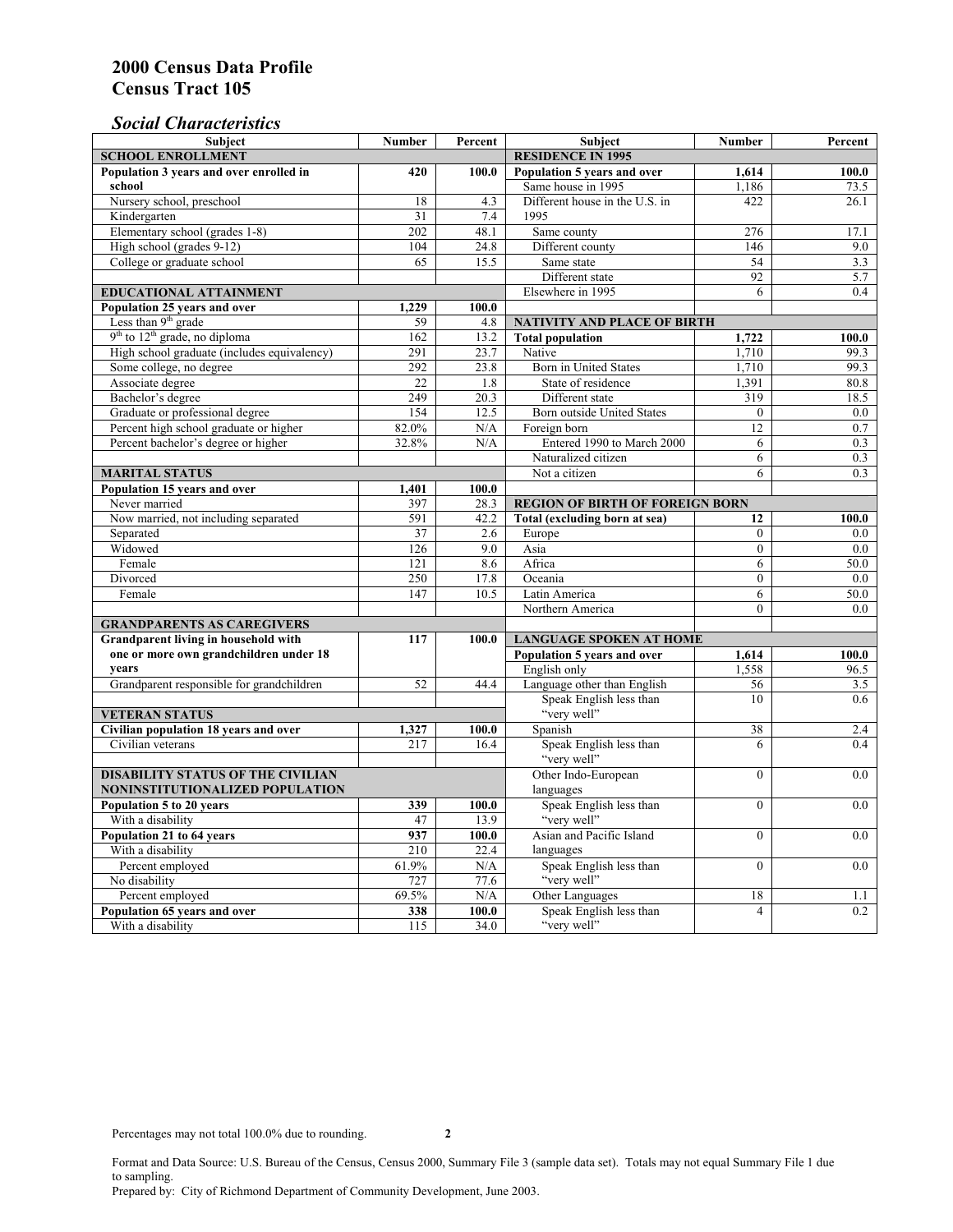#### *Economic Characteristics*

| <b>Subject</b>                                     | Number           | Percent   | Subject                              | Number           | Percent |
|----------------------------------------------------|------------------|-----------|--------------------------------------|------------------|---------|
| <b>EMPLOYMENT STATUS</b>                           |                  |           | <b>INCOME IN 1999</b>                |                  |         |
| Population 16 years and over                       | 1,367            | 100.0     | <b>Households</b>                    | 662              | 100.0   |
| In labor force                                     | 811              | 59.3      | Less than \$10,000                   | 47               | 7.1     |
| Civilian labor force                               | 811              | 59.3      | \$10,000 to \$14,999                 | 20               | 3.0     |
| Employed                                           | 754              | 55.2      | \$15,000 to \$24,999                 | 93               | 14.0    |
| Unemployed                                         | 57               | 4.2       | \$25,000 to \$34,999                 | 84               | 12.7    |
| Percent of civilian labor force                    | 7.0%             | $\rm N/A$ | \$35,000 to \$49,999                 | 120              | 18.1    |
| Armed Forces                                       | $\mathbf{0}$     | 0.0       | \$50,000 to \$74,999                 | 135              | 20.4    |
| Not in labor force                                 | 556              | 40.7      | \$75,000 to \$99,999                 | 96               | 14.5    |
| Females 16 years and over                          | 736              | 100.0     | \$100,000 to \$149,999               | $\overline{35}$  | 5.3     |
| In labor force                                     | 437              | 59.4      | \$150,000 to \$199,999               | 28               | 4.2     |
| Civilian labor force                               | 437              | 59.4      | \$200,000 or more                    | $\overline{4}$   | 0.6     |
| Employed                                           | 422              | 57.3      | Median household income (dollars)    | 46,071           | N/A     |
| Own children under 6 years                         | 96               | 100.0     |                                      |                  |         |
| All parents in family in labor force               | 86               | 89.6      | With earnings                        | 554              | 83.7    |
|                                                    |                  |           | Mean earnings (dollars)              | 48,198           | N/A     |
| <b>COMMUTING TO WORK</b>                           |                  |           | With Social Security income          | 221              | 33.4    |
| Workers 16 years and over                          | 713              | 100.0     | Mean Social Security income          | 12,803           | N/A     |
| Car, truck, or van – drove alone                   | 504              | 70.7      | (dollars)                            |                  |         |
| Car, truck, or van - carpooled                     | 104              | 14.6      | With Supplemental Security income    | 52               | 7.9     |
| Public transportation (including taxicab)          | 43               | 6.0       | Mean Supplemental Security           | 7,415            | N/A     |
| Walked                                             | 15               | 2.1       | income (dollars)                     |                  |         |
| Other means                                        | $\overline{36}$  | 5.0       | With public assistance income        | 34               | 5.1     |
| Worked at home                                     | 11               | 1.5       | Mean public assistance income        | 1,444            | N/A     |
| Mean travel time to work (minutes)                 | 25.1             | N/A       | (dollars)                            |                  |         |
|                                                    |                  |           | With retirement income (dollars)     | $\overline{220}$ | 33.2    |
| Employed civilian population 16 years and over     | 754              | 100.0     | Mean retirement income (dollars)     | 14,835           | N/A     |
| <b>OCCUPATION</b>                                  |                  |           |                                      |                  |         |
| Management, professional, and related occupations  | 328              | 43.5      | <b>Families</b>                      | 447              | 100.0   |
| Service occupations                                | 98               | 13.0      | Less than \$10,000                   | 24               | 5.4     |
| Sales and office occupations                       | 197              | 26.1      | \$10,000 to \$14,999                 | $\mathbf{0}$     | 0.0     |
| Farming, fishing, and forestry occupations         | $\boldsymbol{0}$ | 0.0       | \$15,000 to \$24,999                 | 50               | 11.2    |
| Construction, extraction, and maintenance          | 64               | 8.5       | \$25,000 to \$34,999                 | 54               | 12.1    |
| occupations                                        |                  |           | \$35,000 to \$49,999                 | 70               | 15.7    |
| Production, transportation, and material moving    | 67               | 8.9       | \$50,000 to \$74,999                 | 115              | 25.7    |
| occupations                                        |                  |           | \$75,000 to \$99,999                 | 73               | 16.3    |
|                                                    |                  |           | \$100,000 to \$149,999               | 39               | 8.7     |
| <b>INDUSTRY</b>                                    |                  |           | \$150,000 to \$199,999               | 18               | 4.0     |
| Agriculture, forestry, fishing and hunting, and    | $\boldsymbol{0}$ | 0.0       | \$200,000 or more                    | $\overline{4}$   | 0.9     |
| mining                                             |                  |           | Median family income (dollars)       | 52,452           | N/A     |
| Construction                                       | 67               | 8.9       |                                      |                  |         |
| Manufacturing                                      | 64               | 8.5       | Per capita income (dollars)          | 20.410           | N/A     |
| Wholesale trade                                    | $\mathbf{0}$     | 0.0       | <b>Median earnings (dollars)</b>     |                  |         |
| Retail trade                                       | 99               | 13.1      | Male full-time, year-round workers   | 28,214           | N/A     |
| Transportation and warehousing, and utilities      | 41               | 5.4       | Female full-time, year-round workers | 25,096           | N/A     |
| Information                                        | 17               | 2.3       |                                      | Number           | Percent |
| Finance, insurance, real estate, and rental and    | 54               | 7.2       |                                      | below            | below   |
| leasing                                            |                  |           |                                      | poverty          | poverty |
| Professional, scientific, management,              | 37               | 4.9       | Subject                              | level            | level   |
| administrative, and waste management services      |                  |           | <b>POVERTY STATUS IN 1999</b>        |                  |         |
| Educational, health and social services            | 253              | 33.6      | <b>Families</b>                      | 24               | 5.4     |
| Arts, entertainment, recreation, accommodation and | 42               | 5.6       | With related children under 18 years | 12               | 6.0     |
| food services                                      |                  |           | With related children under 5 years  | $\mathbf{0}$     | 0.0     |
| Other services (except public administration)      | 47               | 6.2       | Families with female householder, no | $\overline{7}$   | 4.7     |
| Public Administration                              | 33               | 4.4       | husband present                      |                  |         |
|                                                    |                  |           | With related children under 18 years | 7                | 7.8     |
| <b>CLASS OF WORKER</b>                             |                  |           | With related children under 5 years  | $\mathbf{0}$     | 0.0     |
| Private wage and salary workers                    | 537              | 71.2      | Individuals                          | 112              | 6.5     |
| Government workers                                 | 178              | 23.6      | 18 years and over                    | 74               | 5.6     |
| Self-employed workers in own not incorporated      | 36               | 4.8       | 65 years and over                    | $\overline{25}$  | 7.4     |
| business                                           |                  |           | Related children under 18 years      | 29               | 7.5     |
| Unpaid family workers                              | $\mathfrak{Z}$   | 0.4       | Related children 5 to 17 years       | 29               | 10.4    |
|                                                    |                  |           | Unrelated individuals 15 years and   | 40               | 14.1    |
|                                                    |                  |           | over                                 |                  |         |
|                                                    |                  |           |                                      |                  |         |

Percentages may not total 100.0% due to rounding. **3** 

Format and Data Source: U.S. Bureau of the Census, Census 2000, Summary File 3 (sample data set). Totals may not equal Summary File 1 due to sampling.

Prepared by: City of Richmond Department of Community Development, June 2003.